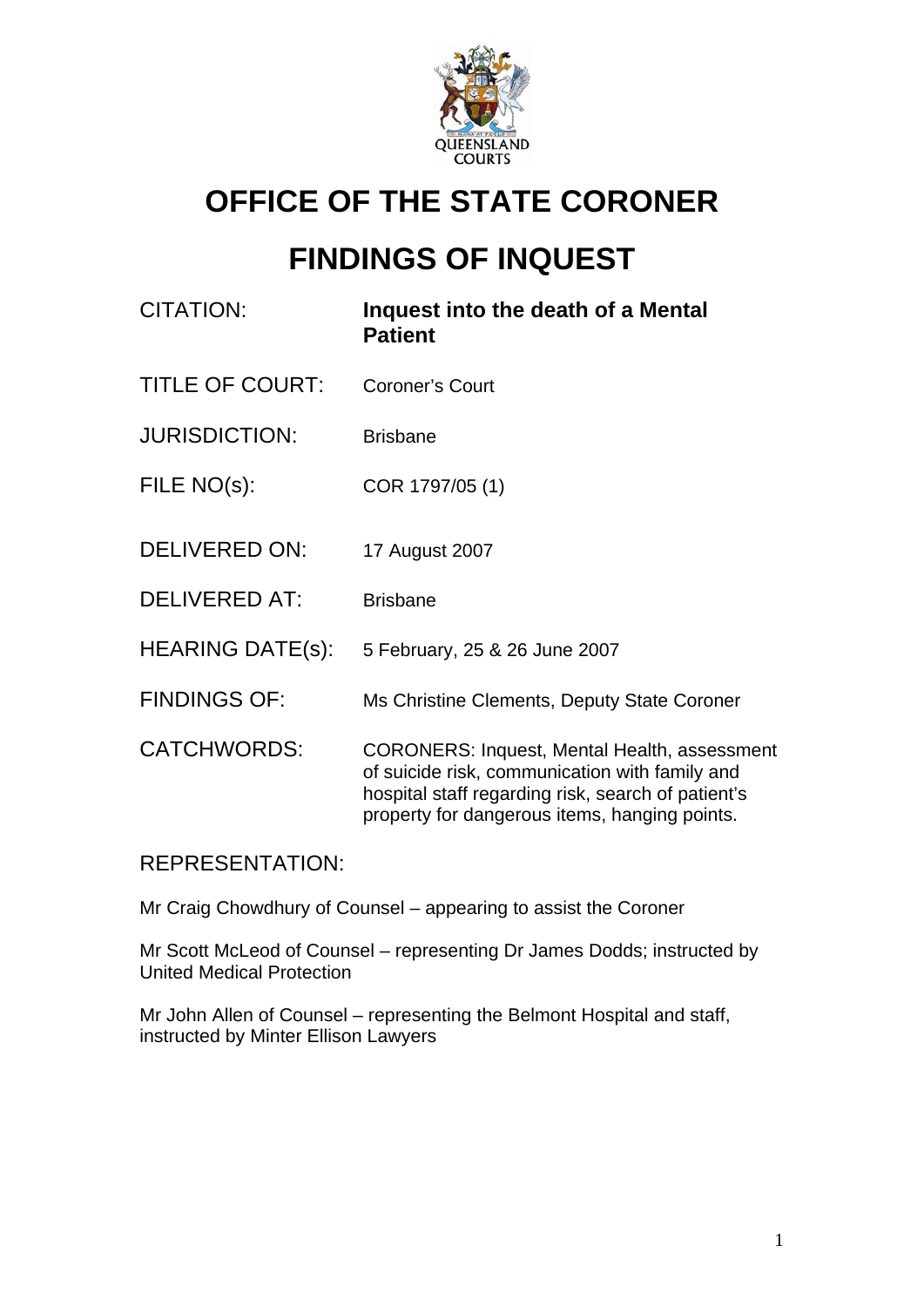## **CORONERS FINDINGS AND DECISION**

### *The Coroner's Act 2003 applies*

1. The *Coroners Act 2003* provides in s45 that when an inquest is held into a death, the coroner's written findings must be given to the family of the person who died and to each of the persons or organisations granted leave to appear at the inquest. These are my findings in relation to the death of a mental patient. They will be distributed in accordance with the requirements of the Act and placed on the website of the Office of the State Coroner.

### *The Coroner's jurisdiction*

2. Before turning to the evidence, I will say something about the nature of the coronial jurisdiction.

### *The scope of the Coroner's inquiry and findings*

- 3. A coroner has jurisdiction to inquire into the cause and the circumstances of a reportable death. If possible he/she is required to find:-
- whether a death in fact happened:
- the identity of the deceased;
- when, where and how the death occurred; and
- what caused the person to die.
- *4.* There has been considerable litigation concerning the extent of a coroner's jurisdiction to inquire into the circumstances of a death. The authorities clearly establish that the scope of an inquest goes beyond merely establishing the medical cause of death.
- *5.* An inquest is not a trial between opposing parties but an inquiry into the death. In a leading English case it was described in this way:- *It is an inquisitorial process, a process of investigation quite unlike a criminal trial where the prosecutor accuses and the accused defends… The function of an inquest is to seek out and record as many of the facts concerning the death as the public interest requires.* [1](#page-1-0)
- 6. The focus is on discovering what happened, not on ascribing guilt, attributing blame or apportioning liability. The purpose is to inform the family and the public of how the death occurred with a view to reducing the likelihood of similar deaths. As a result, the Act authorises a coroner to make preventive recommendations concerning public health or safety, the administration of justice or ways to prevent deaths from happening in similar circumstances in future.<sup>[2](#page-1-1)</sup> However, a coroner must not include in the findings or any comments or recommendations statements that a person is or maybe guilty of an offence or is or maybe civilly liable for something.<sup>[3](#page-1-2)</sup>

<sup>1</sup> <sup>1</sup> *R v South London Coroner; ex parte Thompson* (1982) 126 S.J. 625 2 s46

<span id="page-1-2"></span><span id="page-1-1"></span><span id="page-1-0"></span>

 $3$  s45(5) and 46(3)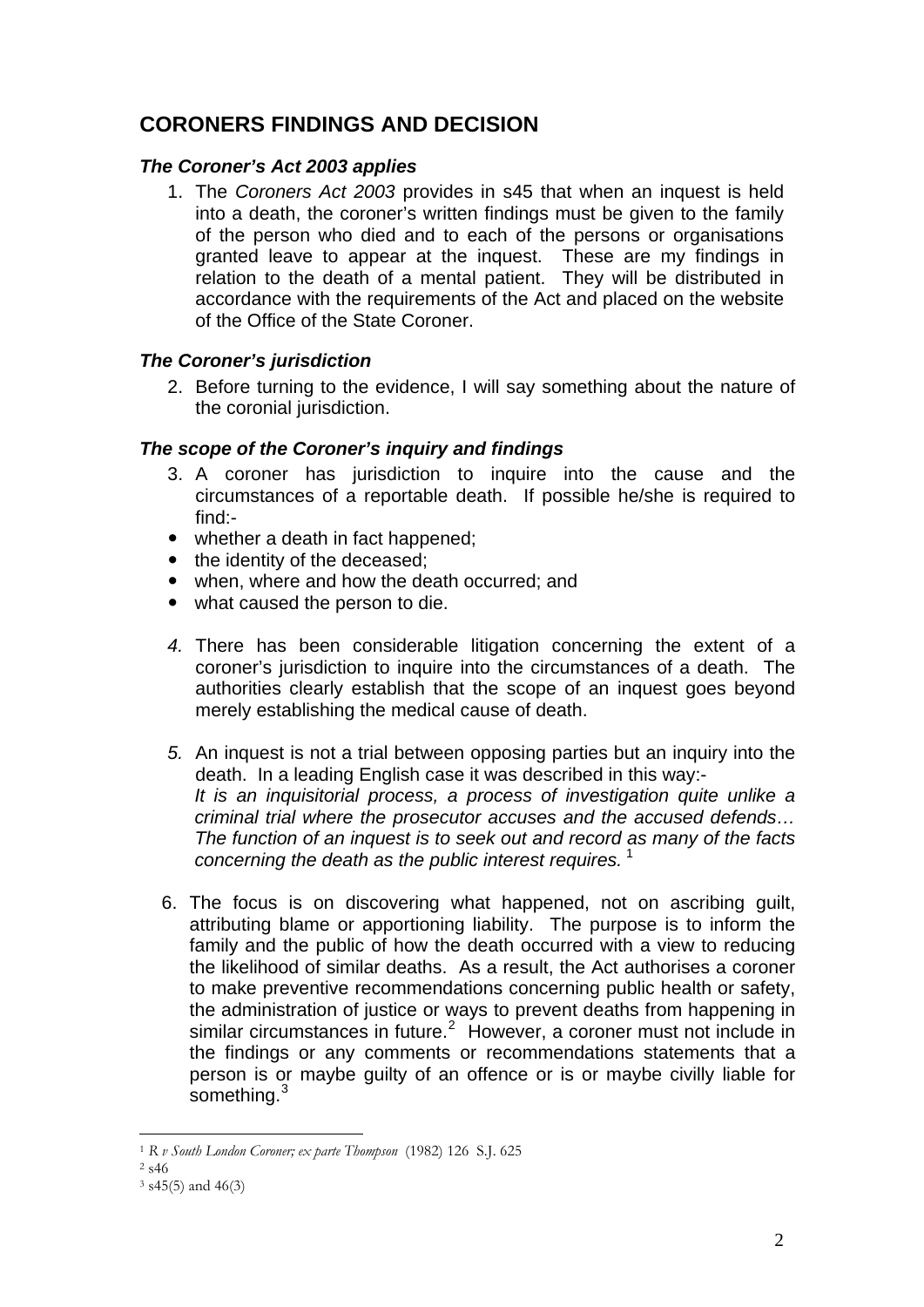#### *The admissibility of evidence and the standard of proof*

- 7. Proceedings in a coroner's court are not bound by the rules of evidence because s37 of the Act provides that the court "*may inform itself in any way it considers appropriate."* That doesn't mean that any and every piece of information however unreliable will be admitted into evidence and acted upon. However, it does give a coroner greater scope to receive information that may not be admissible in other proceedings and to have regard to its provenance when determining what weight should be given to the information.
- 8. This flexibility has been explained as a consequence of an inquest being a fact-finding exercise rather than a means of apportioning guilt: an inquiry rather than a trial.<sup>[4](#page-2-0)</sup>
- 9. A coroner should apply the civil standard of proof, namely the balance of probabilities, but the approach referred to as the *Briginshaw* sliding scale is applicable.<sup>[5](#page-2-1)</sup> This means that the more significant the issue to be determined, the more serious an allegation or the more inherently unlikely an occurrence, the clearer and more persuasive the evidence needed for the trier of fact to be sufficiently satisfied that it has been proven to the civil standard.<sup>[6](#page-2-2)</sup>
- 10. It is also clear that a Coroner is obliged to comply with the rules of natural justice and to act judicially.<sup>[7](#page-2-3)</sup> This means that no findings adverse to the interest of any party may be made without that party first being given a right to be heard in opposition to that finding. As *Annetts v McCann[8](#page-2-4)* makes clear that includes being given an opportunity to make submissions against findings that might be damaging to the reputation of any individual or organisation.
- 11. On application of the family and pursuant to s41(1), I prohibit publication of anything identifying the deceased person or the fact or actuality that he may have committed suicide.

#### *Introduction*

12. The patient was a self employed farmer. He was born in 1934 and died on 23 July 2005 at the age of seventy one years. He had the misfortune to suffer from depression over a number of years. Dr James Dodds, a psychiatrist, had been providing his specialist care for a period of about ten years. Dr Dodds was an experienced psychiatrist practising here in Queensland for twenty years.

<span id="page-2-0"></span><sup>1</sup> <sup>4</sup> *R v South London Coroner; ex parte Thompson* per Lord Lane CJ, (1982) 126 S.J. 625 5 *Anderson v Blashki* [1993] 2 VR 89 at 96 per Gobbo J 6 Briginshaw v Briginshaw (1938) 60 CLR 336 at 361 per Sir Owen Dixon J

<span id="page-2-1"></span>

<span id="page-2-3"></span><span id="page-2-2"></span><sup>7</sup> *Harmsworth v State Coroner* [1989] VR 989 at 994 and see a useful discussion of the issue in Freckelton I.,

<sup>&</sup>quot;Inquest Law" in *The inquest handbook*, Selby H., Federation Press, 1998 at 13 8 (1990) 65 ALJR 167 at 168

<span id="page-2-4"></span>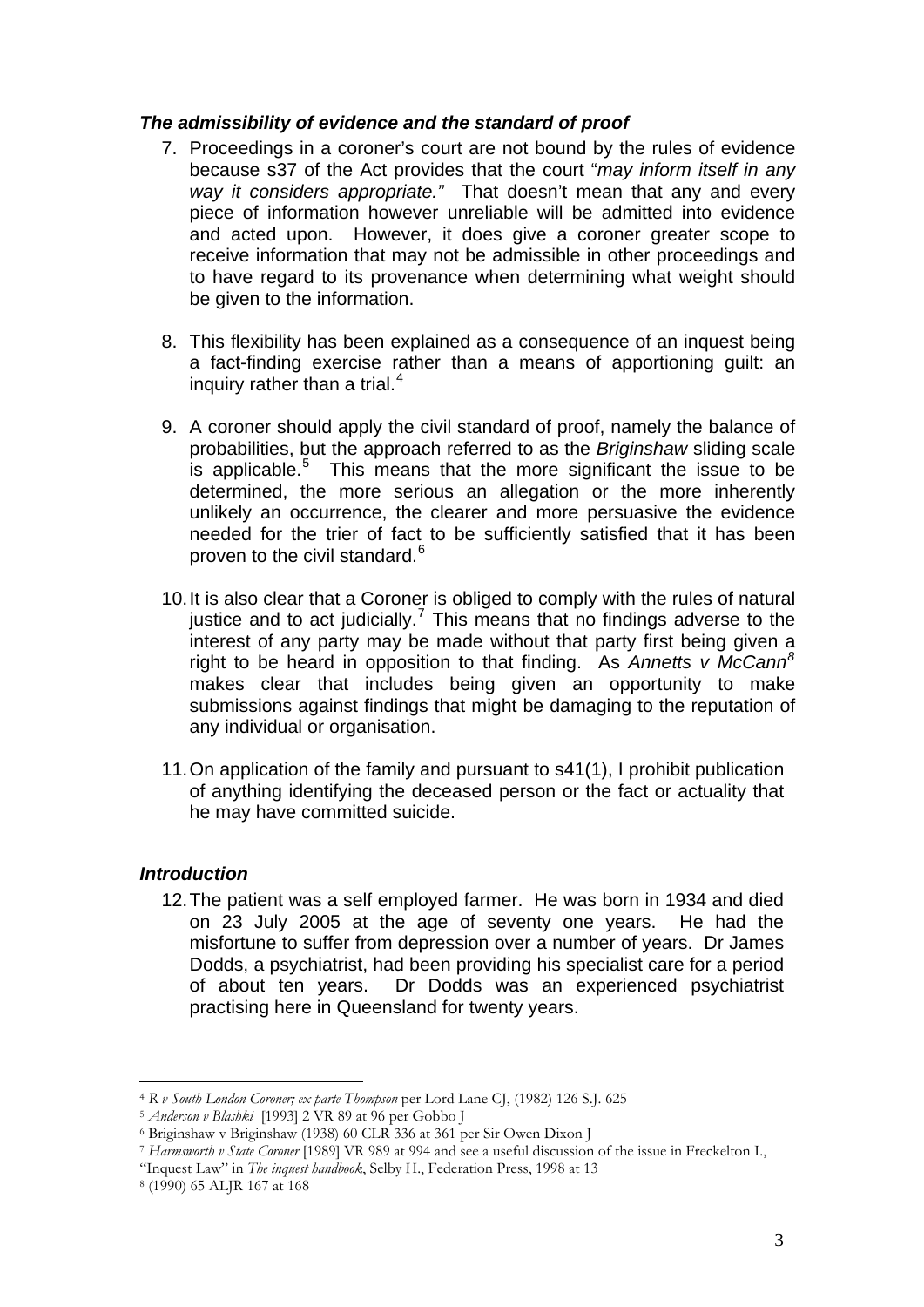13. The patient's daughter provided a statement and gave evidence in the inquest.[9](#page-3-0) On 18 July 2005 she received a phone call from her aunt, her father's older sister. The patient was staying with the aunt at the time. She said that the patient was hard to wake up that morning and had slurred speech. An ambulance had been called and he was taken to Greenslopes Private Hospital. The Emergency Centre nursing notes from the Greenslopes Hospital record the presenting problem as,

*"Patient states took "pills" at 6.30am (unsure of which onestemazapam?)* 

*Sister tried to rouse patient at 7.30am. Found to be hard to rouse, slurred speech and disorientated. Sister called QAS. Patient very poor historian."*

14. The clinical notes from Dr David Bennett at Greenslopes record as follows;

#### *"18 July 2005, 9.25am.*

*Woke feeling anxious, won't say exactly why, worried re things at home. He decided to take normison, counted out 14 tablets and took them at 6.30am., didn't tell his family who remained unaware til he was in ec, they were concerned re the slurred speech.* 

*History of depression* 

*Shoulder reconstruction* 

*Medications- gopten, lithium, zanidep, arapax.* 

*Psychiatrist Dr Dodds at Belmont, was admitted there in May because of depression* 

*History from daughter, long history of depression, despite recent admission he remains with flat mood and effect, can't sleep, morning anxiety."* 

- 15. He was examined physically and assessed as appropriate to transfer to Belmont Private Hospital where a bed was secured. His daughter accompanied her father in the ambulance to Greenslopes Private Hospital where her father was assessed and monitored for a number of hours before transfer to Belmont Hospital. Dr Bennett indicated to her that he had spoken with Dr Dodds.
- 16. The source of the Temazepam remains unknown. I understand it to be a sleeping medication. The family could not explain the source and the patient appeared confused when Dr Bennett was trying to clarify the source.
- 17. Subsequently, when Dr Dodds assessed him on 19 July, he stated that he was unable to confirm this with him and it was "*never clear if he had taken the tablets, whether this overdose was with suicidal intent or simply an uninformed attempt to induce sleep".*[10](#page-3-1)

<u>.</u>

<sup>&</sup>lt;sup>9</sup> Exhibit a 13

<span id="page-3-1"></span><span id="page-3-0"></span> $10$  Exhibit A3, page 2, paragraph 8.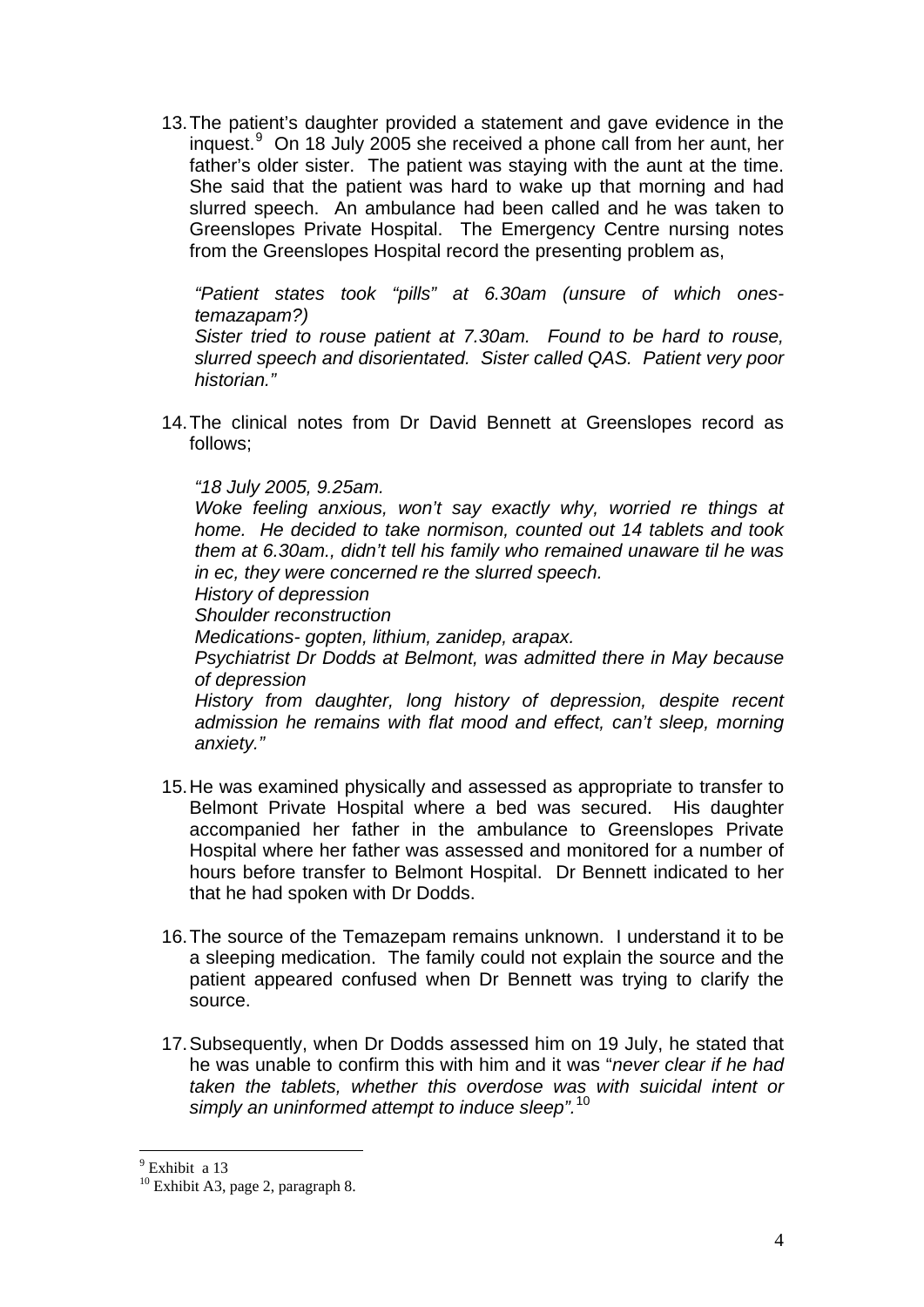18. The patient was admitted to the acute care ward of the Belmont Private Hospital which is a psychiatric care hospital. His wife and daughter were with him when he completed a self assessment form on his admission.  $11$  As his daughter stated in the inquest, the document revealed that he was feeling very low in mood. I note in particular, the following questions and answers;

In the past two weeks:- Did you feel full of life? - A little of the time Have you felt so down in the dumps that nothing could cheer you up? - Good bit of the time Have you felt calm and peaceful? - None of the time Did you have a lot of energy? - None of the time Have you felt down? – Most of the time Did you feel worn out? – Most of the time Have you been a happy person? - Some of the time Did you feel tired? - Most of the time.

- 19. He also answered that during the past two weeks his physical or emotional health interfered with his social activities most of the time.
- 20. Despite this self assessment, the nurse completing the HoNOS or HoNOS65+ document does not seem to have rated many indicators above the minimum score. The highest scores seemed to reflect the difficulties that he was experiencing as a result of his physical restrictions due to a recent shoulder reconstruction and a knee injury.<sup>[12](#page-4-1)</sup> Dr Dodds contacted the Belmont Hospital by phone and gave initial orders for medications and initial observations were set at fifteen minute intervals prior to his attendance upon and assessment of the patient on the morning of 19 July 2005.<sup>[13](#page-4-2)</sup>
- 21. When asked whether Dr Dodds knew if nursing staff had conducted an assessment of his psychological status and whether he was at risk of suicide, Dr Dodds admitted that he did not know. He conceded that this would be a good practice and that the hospital admission process was now much more formalised. Subsequent evidence reviewing his treatment<sup>[14](#page-4-3)</sup> reinforced the necessity and good practice of assessing a patient within two hours of admission. There was evidence from Belmont Hospital that they have significantly improved their admission process including assessment within two hours.<sup>[15](#page-4-4)</sup>
- 22. When Dr Dodds saw the patient on 19 July, it was against a background of ten years knowledge and treatment of him. Although the record was not requested by this inquest, no doubt Dr Dodds would have held a

<sup>&</sup>lt;u>.</u>  $^{11}$  D1

<span id="page-4-1"></span><span id="page-4-0"></span> $12$  page 71 exhibit D1

<span id="page-4-2"></span> $^{13}$  page 54 medical record, exhibit D1

 $14 \frac{14}{n}$  Dr Powell

<span id="page-4-4"></span><span id="page-4-3"></span><sup>&</sup>lt;sup>15</sup> Mr McGurran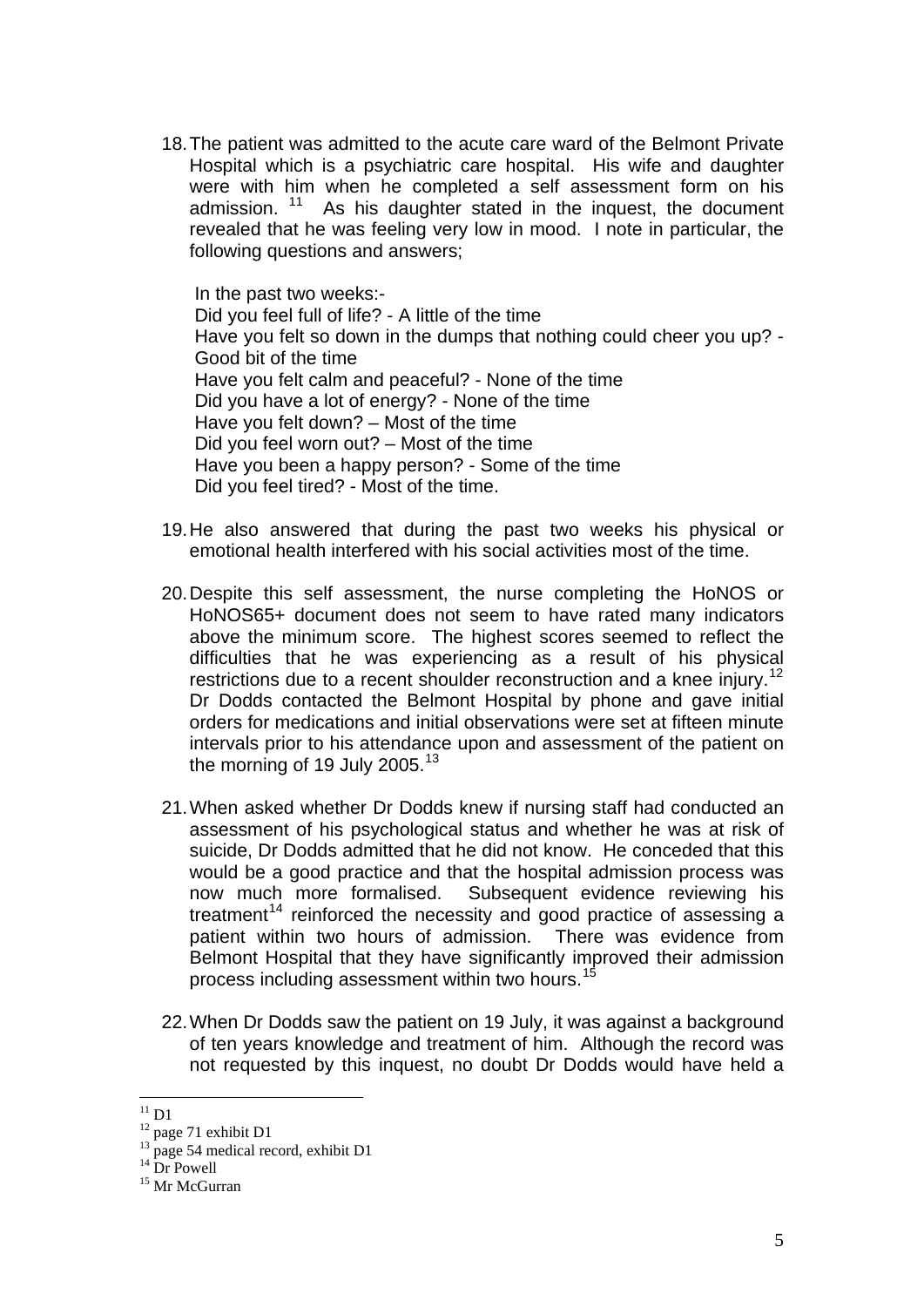medical record and file for the patient. He had been treated as a private patient and was only admitted to Belmont Hospital on one previous occasion during May 2005. Dr Dodds confirmed that throughout the period he treated him, he had been diagnosed as suffering a recurrent major depressive disorder with melancholic features. The mainstay of treatment had been medication namely Paroxetine. He explained that serotonin re-uptake inhibitors are the main method by which depression is treated. Different types of this medication vary in their side effects and prescription is largely assessing the efficacy of a particular drug for a particular patient balanced against side effects. Lithium Carbonate was an additional agent used to treat non responsive depression.

- 23. Dr Dodds told the inquest his treatment also included counselling the patient on each consultation. The frequency of consultation varied with the severity of his illness and also took into account the patient's ability to travel for appointments. Prior to May 2005, Dr Dodds stated that he had not expressed any suicidal ideation or intention.
- 24. The factors that re-triggered and exacerbated the patient's depressive illness appear to have been the physical injuries to his knee and shoulder. He had a farm accident where he had injured his knee and a short time later he underwent major surgery with a shoulder reconstruction. This meant he was physically debilitated and restricted in what he could do and this seriously impacted on his emotional and mental well being. Although an inquest often sadly does not reveal any sense of who the individual was, I gather that he was an active and independent man who keenly felt the restriction of his physical ability and loss of sense of usefulness. He was admitted to Belmont Hospital on 19 May 2005. During his admission, Dr Dodds considered the efficacy of electro convulsive therapy to assist in intervening in his illness. He confirmed that electro convulsive therapy is not common but used in emergency situations where there is a refusal to eat and where there is a severe suicide risk. It is also considered where usual therapy by medication is ineffective. He contacted the patient's orthopaedic surgeon. The surgeon was not happy with the proposed therapy as it can cause muscle spasm and tension even when administered under sedation. There was a risk of damage to the recently repaired shoulder joint. Therefore Dr Dodds added another anti depressant medication, Mianserin. He chose this particular medication because it also has the side effect of assisting with sleep. The patient had difficulty in remaining asleep in the early hours of the morning. The therapy seemed to have been effective and Dr Dodds said he was discharged on 8 June.
- 25. When Dr Dodds saw the patient on 19 July, he assessed his overall risk of suicide in hospital as low. He did so by administering a standard diagnostic tool called the Montgomery and Asberg Depression Rating Scale. He scored him at 32, falling into the moderate range of depression. He confirmed the diagnosis of major depressive illness with melancholic features. He noted the additional factors of concurrent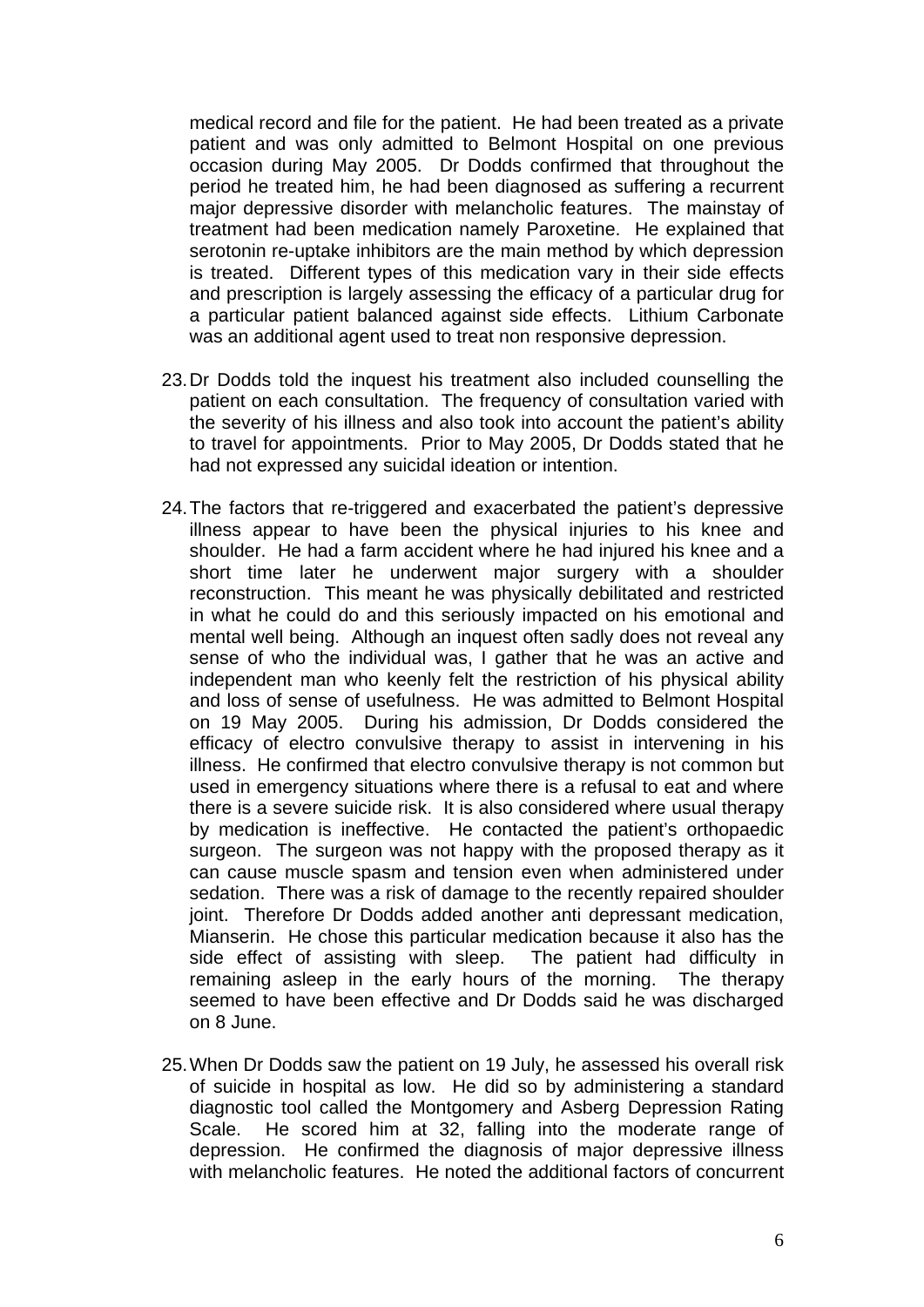medical conditions (the recently reconstructed shoulder and knee injury). He further noted the psychological and social stressors of these conditions which restricted his independence.

26. The note he made in the record reads;

*"Recent overdose - possibly not taken with suicidal intent, most related to increased distress due to insomnia, but not sure this is truly the case. Reports increased depression over the last two weeks. No apparent reason but was only taking 10mg tolvan not 20mg and serum lithium was less than .2mmol/l suggesting compliance difficulties for some reason - (He denies this.) Recheck lithium level after 5 days on regular intake. Increase tolvan to 30mg at night to help sleep and assist with mood. May need ECT but assess response to medication first. Orthopaedic surgeon was not keen for him to have ECT given fragile nature of shoulder. He currently denies suicidal intention and I assess risk in hospital as low. Can be on 60 minute obs*."[16](#page-6-0)

- 27. His other standard medication was also ordered to be restarted.
- 28. During the July admission, his family visited and noted his low mood and sense of alienation in the hospital environment where there was nothing much to engage his interest. Family members considered that he might be better off if he was able to be with family, where he would at least be involved in daily contact and activities rather than socially isolated in a room with little appropriate activity available to him. His daughter's memory was that she spoke with Dr Dodds by phone on 20 July about taking him home. She wondered whether her father should seek a second opinion about his care. She raised concern at the inquest about the uncertainty that remained about taking the Temazepam. She also felt that her father's condition was deteriorating because he was remaining idle and socially isolated.
- 29. Her recollection was that Dr Dodds was perhaps unwilling to discuss matters with her and indicated that he would discuss the issues with the patient's wife. He also expressed the view to her that he had a "duty of care" to the patient.
- 30. Dr Dodds does not disagree that there might have been a phone call that occurred directly with his daughter but he thought, on reviewing the notes that he had been told by staff about the daughter's wishes to have her father discharged home on 20 July.
- 31. The critical issue here is not whether Dr Dodds was speaking directly to the daughter or not but rather what each of them wanted to convey to the other. The issue of communication between treating physicians and the involvement with family members in accessing information and input into decisions is raised frequently at inquests, particularly in mental health maters. Families remain one of the best additional and

<span id="page-6-0"></span><sup>&</sup>lt;sup>16</sup> page 24-25 exhibit D1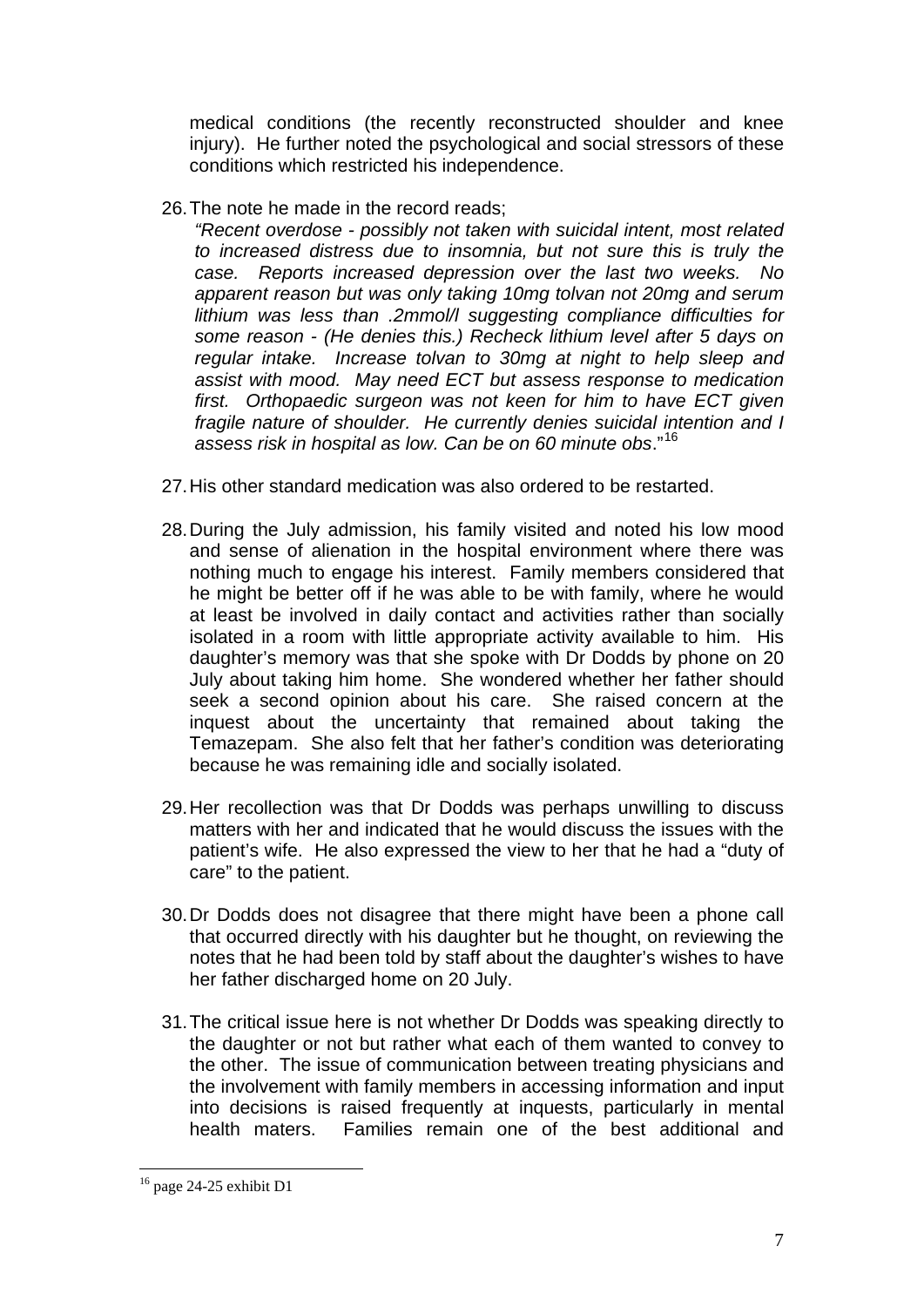corroborating sources of information for a clinician to access but a patient's right to privacy remains, despite mental illness. Families often seek more restrictive or interventionist treatment because they are in the best position to judge how their loved one's behaviour has changed. The treating doctor must make clinical decisions based on assessing the patient and all reasonable sources of additional information. In accordance with current practice, the clinician is bound to provide the least interventionist form of treatment available to address the patient's illness. The patient had the good fortune of having wide family support but this might sometimes present a difficult situation for the treating team. Dr Dodds appears to have focused his communication via the patient's wife who would of course, be the nearest relative. There remains however, a primary responsibility on the clinician to ensure that important information is conveyed to the appropriate family member when it is necessary. One can imagine situations where the legal next of kin may be so distressed or less capable than another family member, to absorb and deal with medical advice and information.

- 32. Dr Dodds has told this inquest and recorded in the medical record that he had serious reservations about whether it was safe and appropriate for the patient to be discharged home on 20 July. He visited him in hospital that day and recorded in the chart his reservations. This record did not state that he considered he should be placed under involuntary treatment but showed Dr Dodds had misgivings about whether or not the patient might be harbouring unvoiced suicidal ideation or intent.
- 33. What he recorded in the notes indicated that if the family insisted on discharge for the patient then they should be warned of his fears to safeguard the patient. The entry reads:

"*20/7/2005* 

*Slept somewhat better. Mood unchanged. Very uncertain as to what happened the other day. His daughter is strongly pushing him to be D/C (discharged) today. I am not sure why the urgency but despite the plausible reasons (he can be with family, go for walks etc) I have suspicions that there is another motivation. I have told him that I would be ordinarily planning his discharge today - that he needs observation and assessment of mood and suicide risk. There are no grounds to detain him so if he really wants to go then can't stop him. Family would need to know that he perhaps is secretly more suicidal than he is admitting and observe closely*."[17](#page-7-0)

- 34. The following nursing entry on the same day is recorded at 2.15pm:  *"Visited by family today. Patient reports mood remains low, depressed themes and anxiety evident. Importance of assessment and hospitalisation explained, patient agreed with same. Taken for walk -*
- 35. The final nursing entry that evening records:

*encouraged with groups."* 

<span id="page-7-0"></span><sup>&</sup>lt;sup>17</sup> page 29 medical record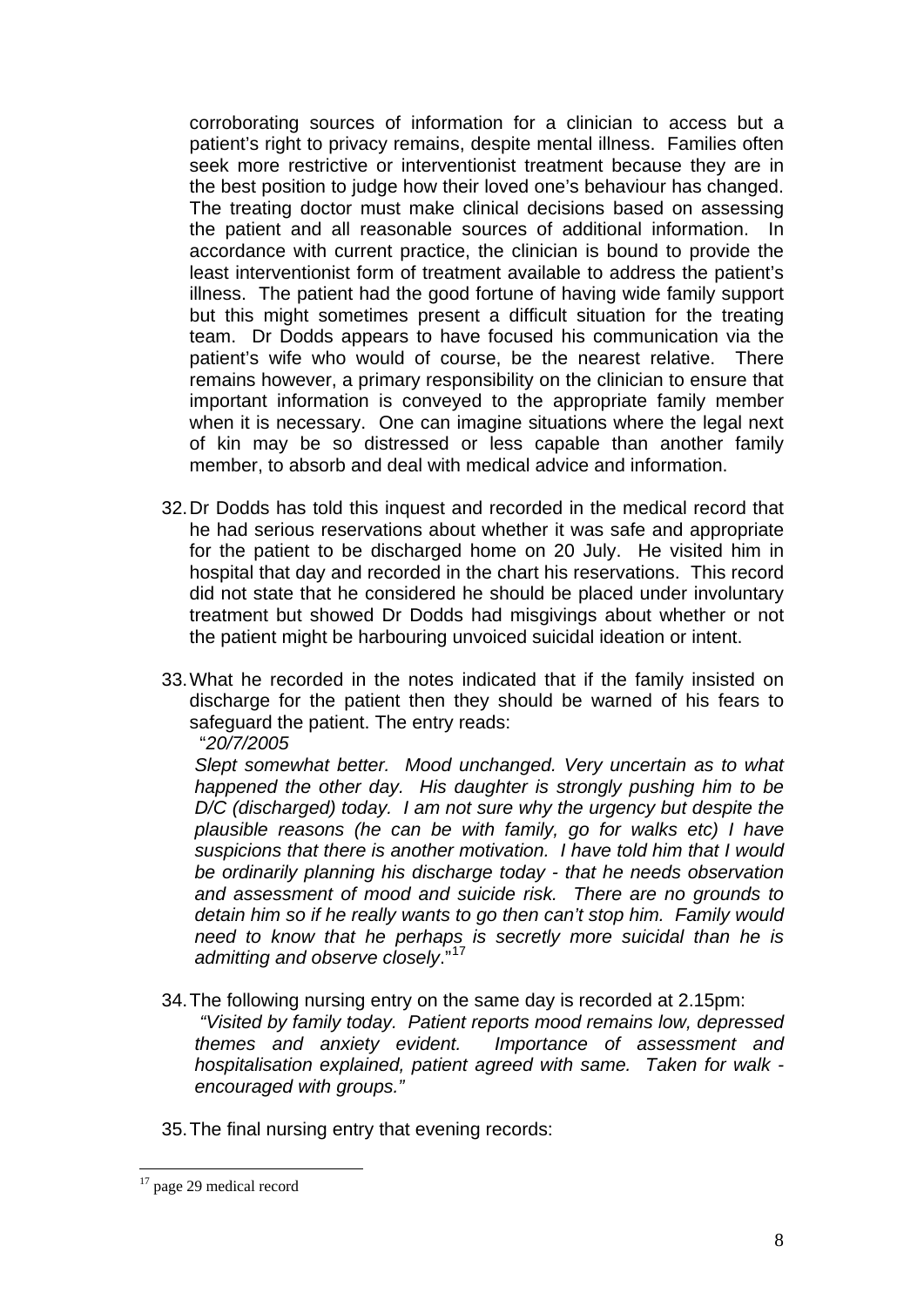*"Says feels that maybe some improvement in his mood - denies suicidal thoughts. Difficult to engage in conversation - Flat affect and mood low. Settled evening."* 

- 36. A nursing entry made on 21 July, the next day, when his daughter took him out on day leave is noted at 1.25pm. It reads: *"Settled. Collected by daughter at 9.00am for day leave - will return this evening."*
- 37. An entry later that day states:

 *"Sleeping better on Tolvon 30mg at night. Mood melancholic. Not suicidal. Check his lithium tomorrow*."

- 38. An entry was made after his return to the ward from day leave on the evening of 21 July. It reads:  *"Quiet on return from leave isolating in room, Intervention, brief staff contact. Outcome - settled."*
- 39. Dr Dodds confirmed the daughter's evidence that the family was unaware of his concerns and that Dr Dodds did not himself inform the family. He told the inquest that he expected and relied on nursing staff to do this as he would not necessarily be on hand in the hospital when the family visited. He went further in his evidence. He expected that nursing staff would warn the family to be appropriately cautious if and when the patient went out on day leave.
- 40. I accept the family did not receive this advice either from Dr Dodds or from nursing staff. The notation in the record merely notes that the patient's daughter picked up her father at 9.00am on 21 July for day leave to be returned by the evening.
- 41. With the benefit of hindsight, it is clear that on 20 July Dr Dodds did have an unsubstantiated fear that the patient was possibly concealing the level of his distress and may be harbouring thoughts of suicide. He documented his concern and assumed that this was sufficient direction for the nurses to interpret his intention, namely to warn the family to be observant during any period of leave, or indeed, if early discharge occurred. In evidence to the inquest he stated that he expected the nurses would access and interpret this information as necessary to be passed on to the family in the event of day leave, as well as in the event of early discharge.<sup>[18](#page-8-0)</sup>
- 42. The nurses' notes record their observations and indeed some level of positive intervention and action with the patient by way of conversation, assessment and counselling when they thought he was low in mood. They did not assess that he indicated or acknowledged thoughts or plans of suicide. They did not record informing the family members of any variation in his mood or of Dr Dodds' concerns.

<span id="page-8-0"></span> $18$  Answer to question form counsel assisting, Mr Chowdhury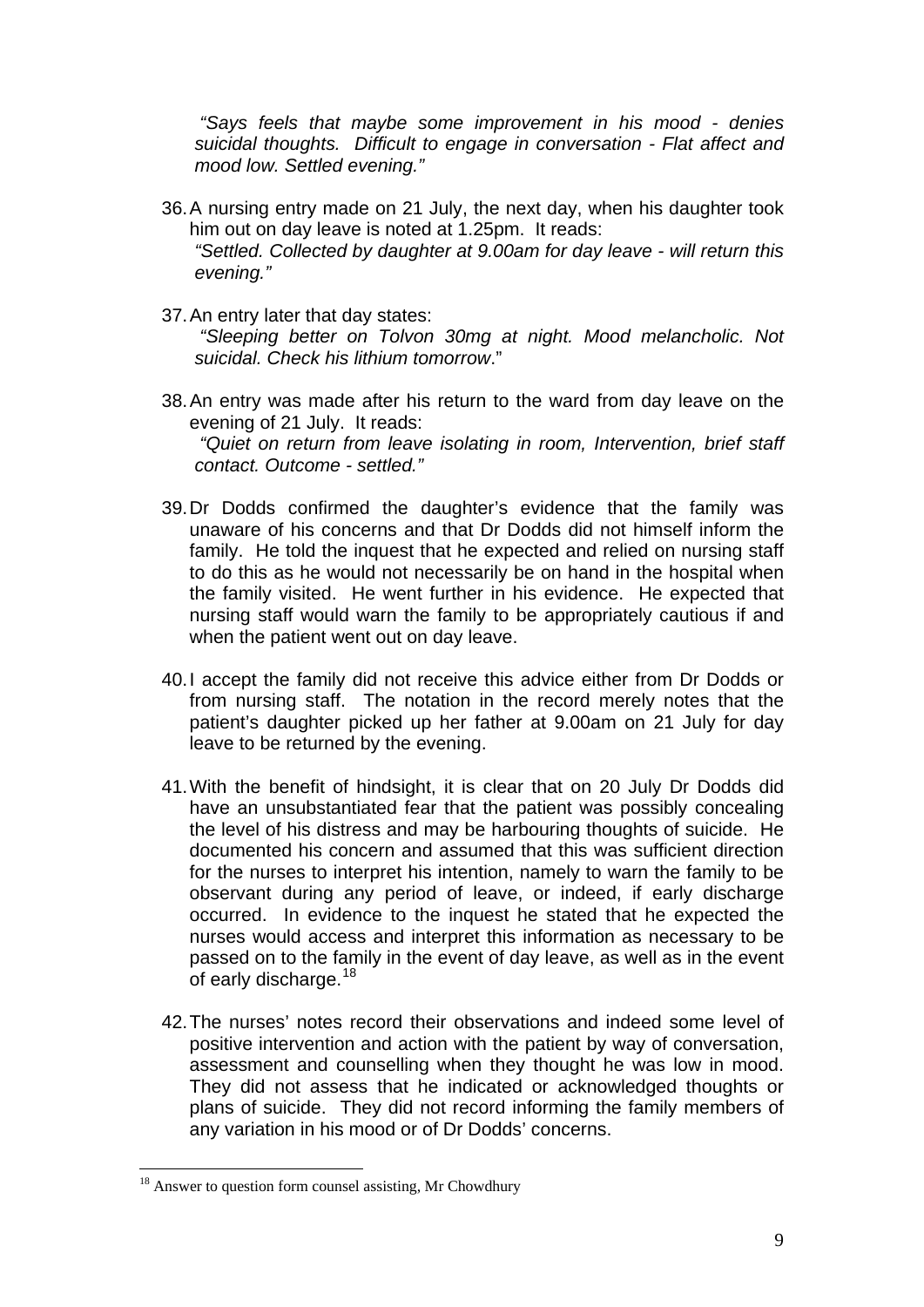- 43. For the future it appears to be necessary that a doctor specifically direct nurses to convey messages to family members via written notes. Ideally of course, as commented upon by Dr Jacinta Powell, it would be expected that the treating doctor would take the initiative of directly contacting family members regarding a matter of such significance. As Dr Powell stated, a phone call could be made to the appropriate family member alerting them to the doctor's current assessment. Dr Powell is a psychiatrist and District Manager of the Northern Area Mental Health Service. She agreed to review the written records and provide expert comment on the patient's care.
- 44. Another issue raised by Dr Powell was the overall brevity of notes made by Dr Dodds in the hospital record. She did not necessarily disagree with the assessment that the patient was a low suicide risk at the time Dr Dodds examined him and assessed him on admission to Belmont. Her concern was that the record was inadequate in detail. The point of her criticism was that the notes in the hospital record are the mechanism by which the treating team is informed of the psychiatrist's assessment and basis of assessment. Dr Dodds no doubt had personal knowledge of the patient from a ten year history of treatment. He would also have more notes on his private records but the information needs to be accessible to the treating team in hospital and be updated and reviewed where appropriate.

45. Dr Powell raised specific issues when she considered Dr Dodds' assessment of the patient as "low" suicide risk, including the following undocumented questions and answers: What was it that the patient was worried about when he took the Temezapam? Where did the Temazepam come from? Why did he take it as he did? Collateral history from family members to get more detail and history.

- 46. Without this information documented, she could not really review the assessment as appropriate or not but the absence of information on the record affected the adequacy of the assessment in her view.
- 47. Dr Dodds himself agreed that the much more detailed and formalised admission and assessment process now in place at the Belmont Hospital is an improvement.
- 48. Dr Dodds explained to the inquest how he made the assessment that initially the patient was a low category risk of suicide. He explained that he was demonstrating a major depressive illness with melancholic features. Additionally, he had concurrent physical medical conditions which were exacerbating the situation. This was reinforced with psychological and social stressors due to his reduced independence. Dr Dodds said he records his conclusions in the notes after making his clinical assessment of the patient based on his examination and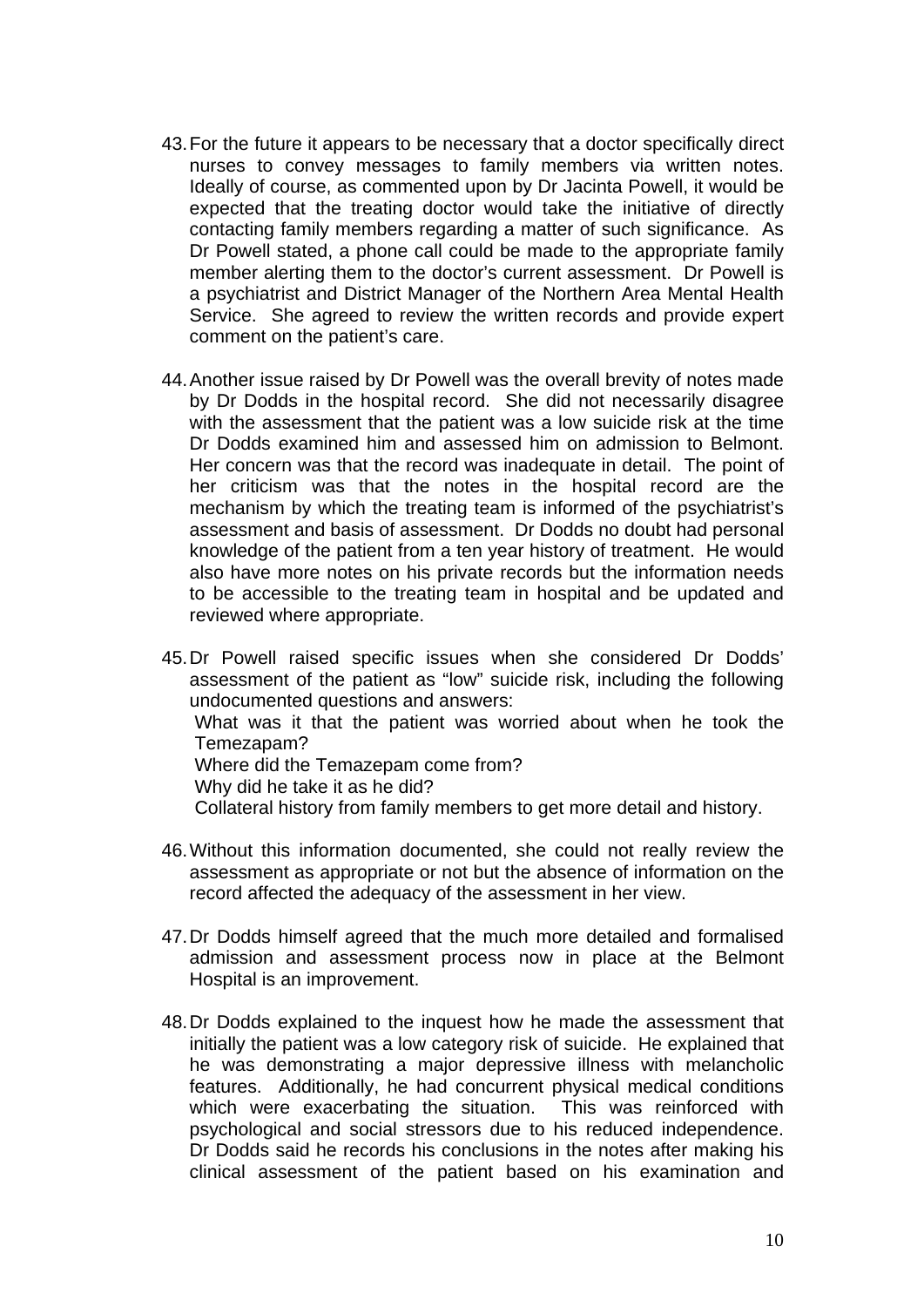questioning. He agreed that patients suffering depressive illness, who may be at risk of self harm, need to be continually reassessed rather than assessment being a one off exercise.

- 49. He was unsure whether the recent overdose was indeed a suicide attempt but it was possible. Dr Powell did not disagree with the overall assessment or with the initial level of observations at fifteen minute intervals. Dr Dodds reduced this to hourly intervals because he knew the patient and he was compliant with treatment and with remaining in hospital. There was no expression of suicidal thought or intent at this time. Placement in an acute care ward was sufficient to manage his care - there was no indication he required the restrictions of a secure ward. Dr Dodds recalled speaking with the patient's wife after admission but he could not recall speaking with family members after this time. He could not recall speaking with his daughter although he conceded that this may have occurred.
- 50. Dr Dodds acknowledged that patients are at elevated risk of suicide in the period immediately after admission to hospital but he did not consider that the patient demonstrated such risk. He was known to the hospital from his recent admission and was agreeing to treatment.
- 51. Dr Dodds said as far as he knew, the practice at the time of the patient's admission was that searches of patient's belongings were only undertaken if there was a very high risk of suicide. It was a question of balancing rights to privacy with safety concerns for the patient and other people.
- 52. I note that Dr Dodds was aware that the hospital had undertaken a formal root cause analysis process reviewing treatment and management of the patient at Belmont Hospital. As this is a review, it necessarily is at arms length from those involved in the patient's care but, as I have noted on other occasions, it is my view that the conclusions and comments as well as actions arising from such a root cause analysis should be communicated back to those who were involved with a particular patient. This is an opportunity for reflection and learning consequent upon accurate and appropriate feedback. It is not just the hospital administration that needs to review and change policies but also visiting clinicians who need to be informed about changes.
- 53. I accept that Dr Dodds was deeply shocked and disturbed when he was informed that the patient had died. I accept that he attempted to contact the family by phone but unfortunately, that communication was not made. With hindsight, Dr Dodds acknowledged that the family would have appreciated a letter from him.
- 54. Dr Dodds and Dr Powell agreed about the philosophical and legal framework within which psychiatry is practiced, in that the least intrusive and least restrictive method of treatment is to be employed to advance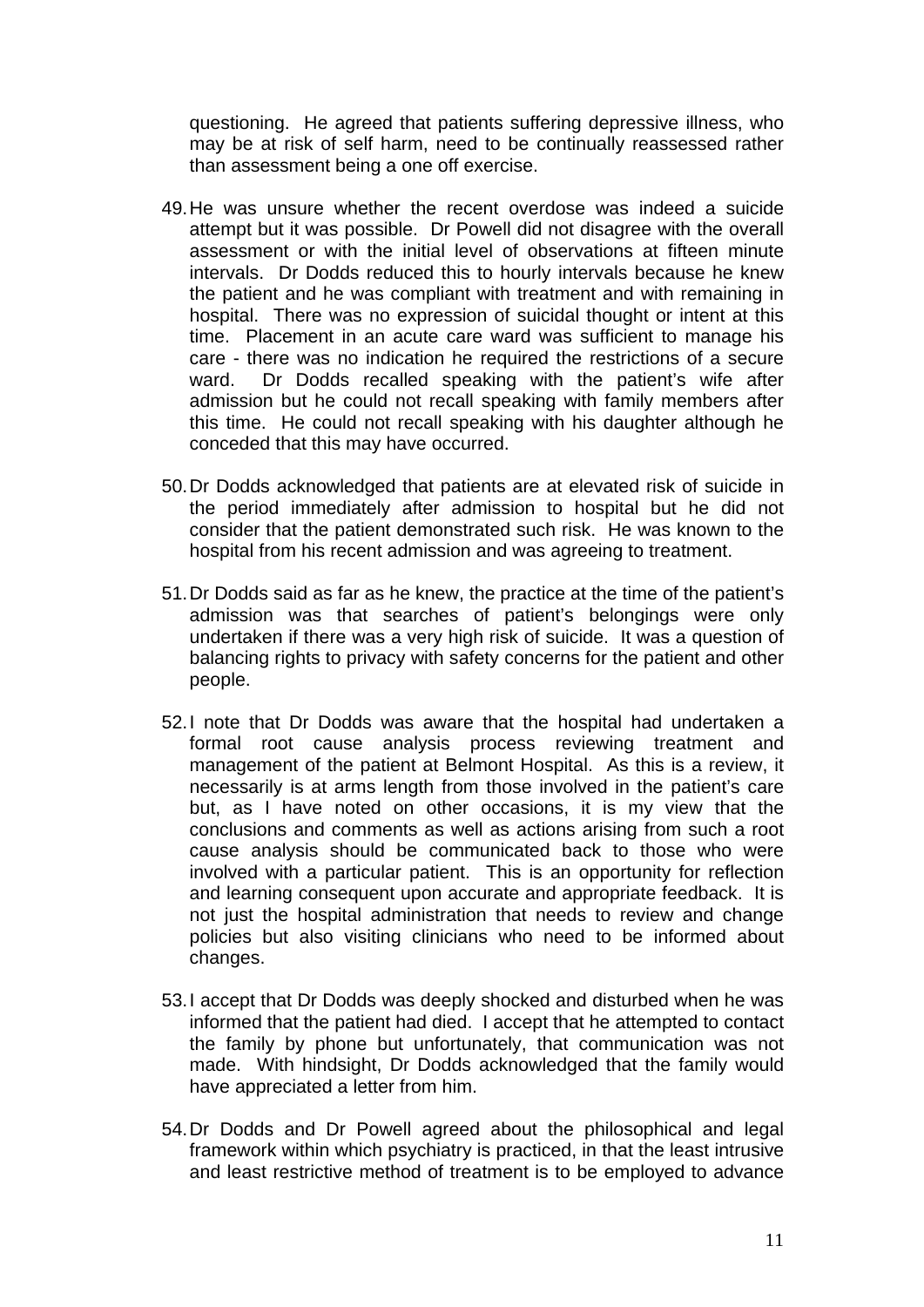a patient's care. However, there are of course circumstances where a treating psychiatrist can use the *Mental Health Act 2000* to order treatment and detention of a patient without their consent. Dr Dodds and Dr Powell both confirmed that this was not an avenue that was required for the patient as he was agreeable to hospitalisation and treatment.

- 55. Mr John Moodie is an experienced registered mental health nurse who discovered the patient hanging from the shower rail in the ensuite. His room<sup>[19](#page-11-0)</sup> was in close proximity to the nurse's station but it was the last room on the round of observations that Mr Moodie undertook commencing at 5.00am on 22 July 2005. The patient was on hourly observations at the time. Mr Moodie explained that during the night when patients are sleeping, it is not the practice to waken them. He checked their welfare by entering the room and shining the torch onto the ceiling to reflect subdued light. Upon observing a patient in bed, he would observe visual and oral sounds of breathing and then leave them undisturbed.
- 56. On that morning, Mr Moodie checked thirty-five patients over about ten minutes. It was at about seven minutes past five that he entered the patient's room. The bed was unoccupied and he called out. There was no response from the ensuite and so he presumed that the patient was elsewhere in the ward. He immediately went to check in the tea room and smokers' area. Not finding him, he returned to his room and entered the ensuite and discovered the patient. He lifted him to take the weight off the rope, activated the call button and called out for help. Registered nurse Field attended. Initial attempts to release the patient were unsuccessful until a knife was obtained from the secure ward to cut the ligature.
- 57. the patient was released and immediate efforts at resuscitation were instigated. He did take some breaths but remained unconscious. He was taken by ambulance to the Princess Alexandra Hospital.
- 58. It is only with hindsight that we can say that Mr Moodie might have considered opening the bathroom door when he first discovered the patient was not in his bed. He called out and on not hearing a reply presumed that he was elsewhere in the ward and searched. When he could not find him, Mr Moodie returned within a short period of time and opened the bathroom door. There is no medical evidence that this period of time was critical to the patient's chance of survival. He was transferred for treatment and subsequently died.
- 59. Mr Moodie told the inquest that when he was the admitting nurse, it was his practice to do a quick search of a patient's belongings. He would do this with another staff person as it was an invasive procedure. If there

<span id="page-11-0"></span> $19$  Room B23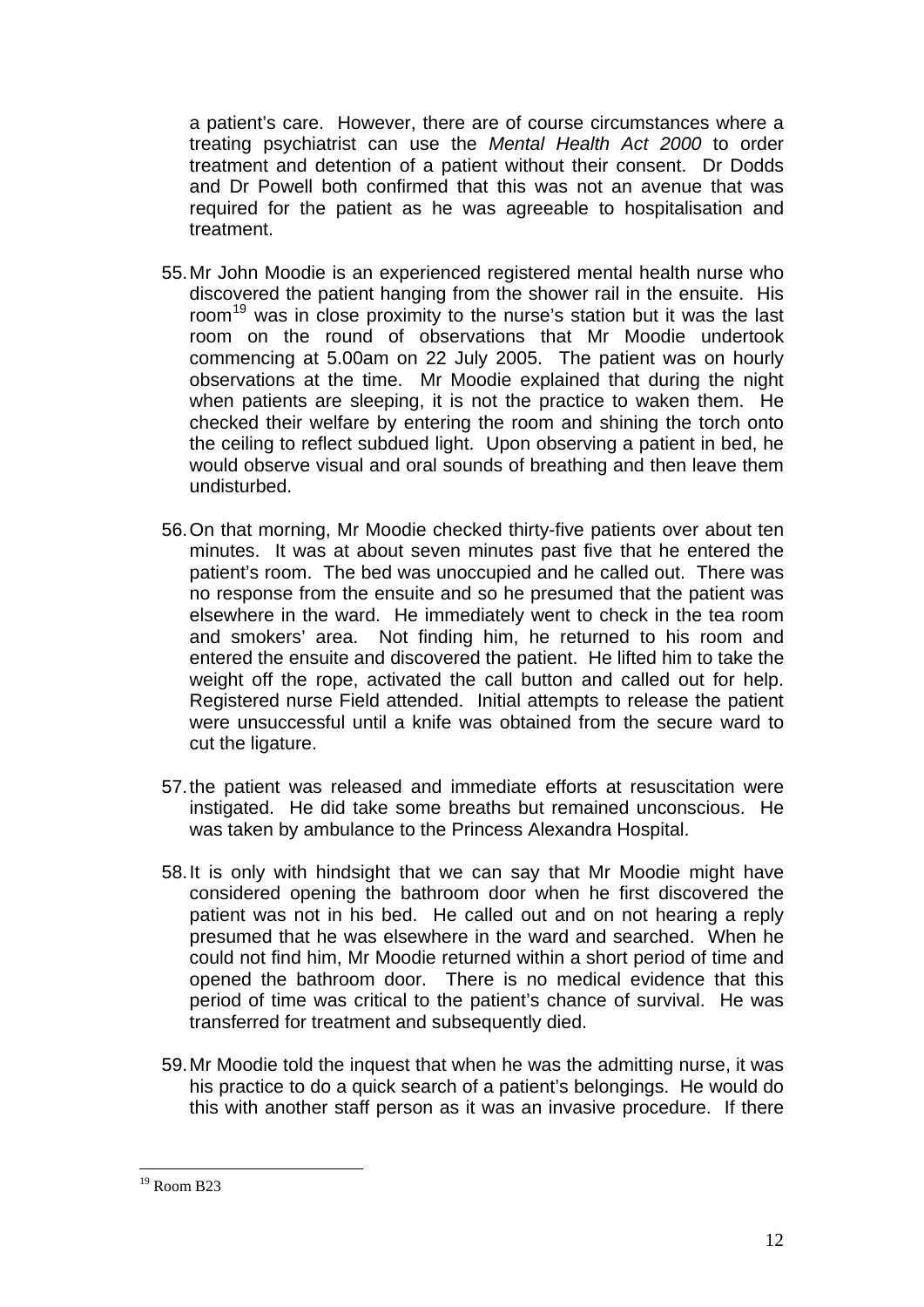was any item of concern or medication that could be a problem, it would be removed.

- 60. Dr Jacinta Powell assisted this inquest with her review of the records and her report. $20$  She agreed with Dr Dodds' diagnosis of major depressive illness but was uncertain about the appropriateness of the assessment of "low" suicide risk. This was due to the brevity of the record on issues which she considered relevant to making a proper assessment. Dr Powell's view was that an adequate clinical assessment of suicide risk necessarily requires there to be adequate documentation. As earlier indicated, the primary value in comprehensive detail in the hospital record of the psychiatrist's ongoing assessments of the patient is in explaining the basis of the assessment of risk to inform and direct the treating team.
- 61. She agreed with the initial level of observations although she was a bit surprised that the level was authorised by Dr Dodds to be decreased the following day to hourly intervals. She could not see anything in the record to explain this change but acknowledged that she did not have the benefit of having a long clinical association with the patient.
- 62. She had reviewed the changes to risk assessment made by the hospital in their policy and considered them to be appropriate and positive. These risk assessments are now to be undertaken within two hours of admission.
- 63. I have already indicated that Dr Powell considered that Dr Dodds should have personally spoken to family members when he became concerned that the patient might be harbouring secret thoughts of suicide and there was some pressure from the family to discharge him home to their care.
- 64. Dr Powell would also have expected more by way of documentation authorising leave from the hospital. She expected a notation from the nurses indicating their assessment at the time of leave for such leave to occur.
- 65. As tragically demonstrated, Dr Dodds' concern was not misplaced, although it had not crystallized into any voiced thought or intent being expressed by the patient. In Dr Dodds' experience he was aware there was an elevated risk in the period after admission to hospital. He had not formed an opinion that the patient would attempt self harm in that environment particularly when he had agreed to treatment.
- 66. Dr Powell noted there had been audits and changes to the Belmont Hospital to reduce the weight bearing load of shower rails to 15 kilograms. She acknowledged this to be a positive step but emphasized the vital importance of there being a sufficiently resourced and trained staff to deliver the services and perform observations and interactions

<span id="page-12-0"></span><sup>1</sup> <sup>20</sup> Exhibit B1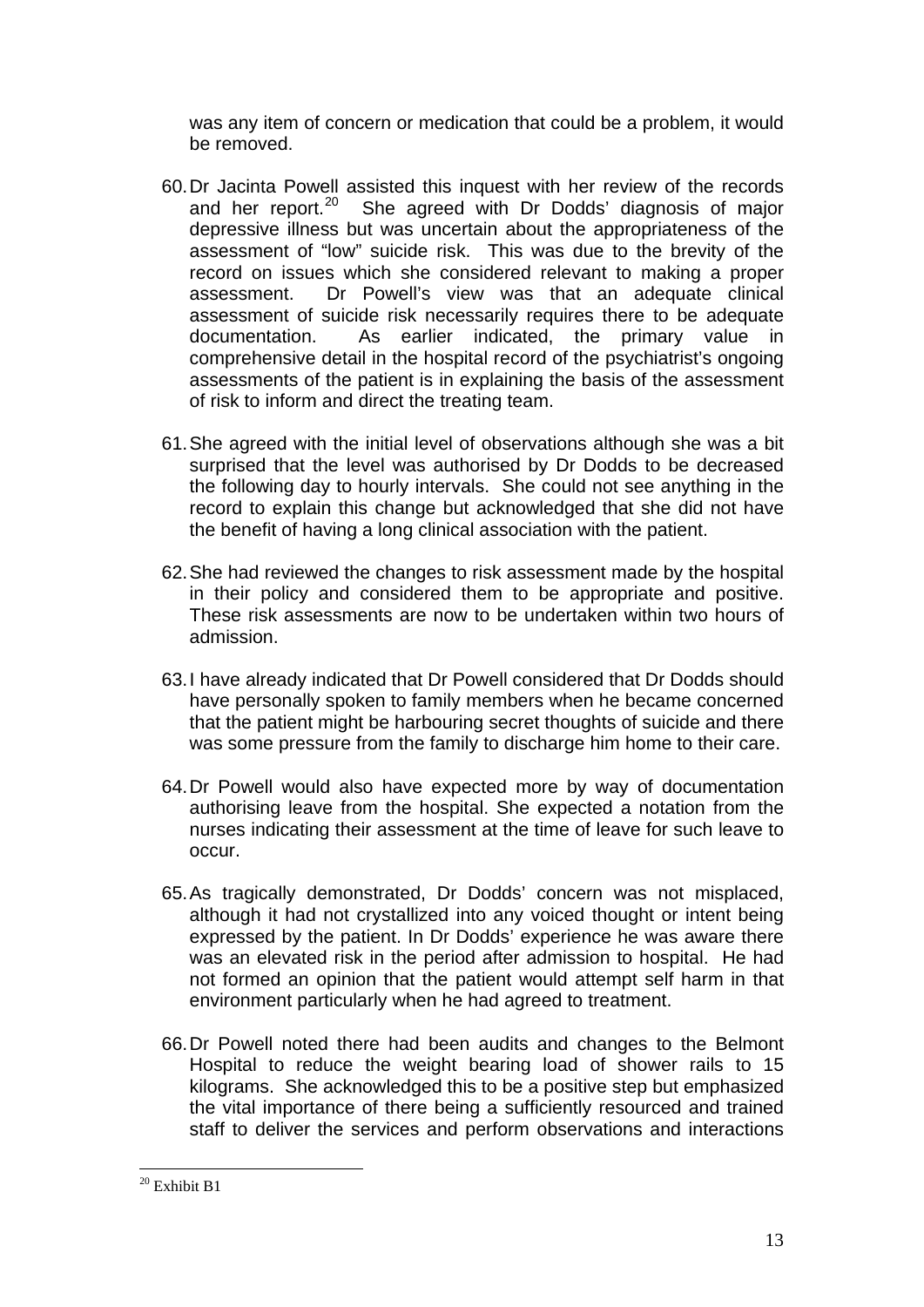with patients. This was the necessary underlying requirement to deliver patient safety at optimum levels. Accurately predicting the risk of suicide remains a difficult task requiring an initial thorough assessment and ongoing review of the patient's well being. Dr Powell also noted that accessing all relevant information is important, including in this case, from the Greenslopes Hospital, his family, from previous admissions and the treating doctor's record.

- 67. Belmont Hospital provided evidence via the Director of Nursing, Mr McGurrin. He had a long history of working at Belmont Hospital and had been acting in the position of Director of Nursing since April 2005. The hospital has 89 beds for patients with psychiatric illness.
- 68. He was asked to respond to the family's concern that the patient was left in his room for long periods of time without sufficient diversion or activity. Mr McGurrin said it was initially difficult to engage with a patient who was depressed and withdrawn. It takes some time to develop rapport with a patient to encourage their participation in activities. He acknowledged that at the time there were not many activities likely to be suitable for the patient.
- 69. He thought that Dr Dodds would have been spoken to in the course of the root cause analysis.
- 70. On the issue of searching a patient's belongings he said there should be some manner of checking dependent on circumstances. The patient check list was a cue to staff to consider the issue. That patient checklist document was not located on the medical record for the patient when the record was examined by Mr McGurrin in the witness box. However, counsel for the hospital indicated that upon earlier inspection of the hospital record there had been such a form in the record but it was blank.
- 71. I infer therefore, that the document was not completed in the course of the admission and that it should have been.
- 72. Mr McGurrin emphasized it needed to be a consensual checking rather than a search unless there was an overwhelming reason to invade privacy. Had he been the nurse admitting the patient and the physiotherapy aid (a rope) was discovered, he would have made further inquiry and considered what was appropriate and safe. After considering all the information, he agreed that it seemed most likely it was the rope used for physiotherapy that had been used by the patient and that this was with him at time of admission. He could not explain what had happened to the item after the patient was taken to the Princess Alexandra Hospital. He admitted that the retention of such an item would be important for investigative purposes.
- 73. There was evidence provided to the inquest detailing the more detailed and specific form required to be completed on an admission and on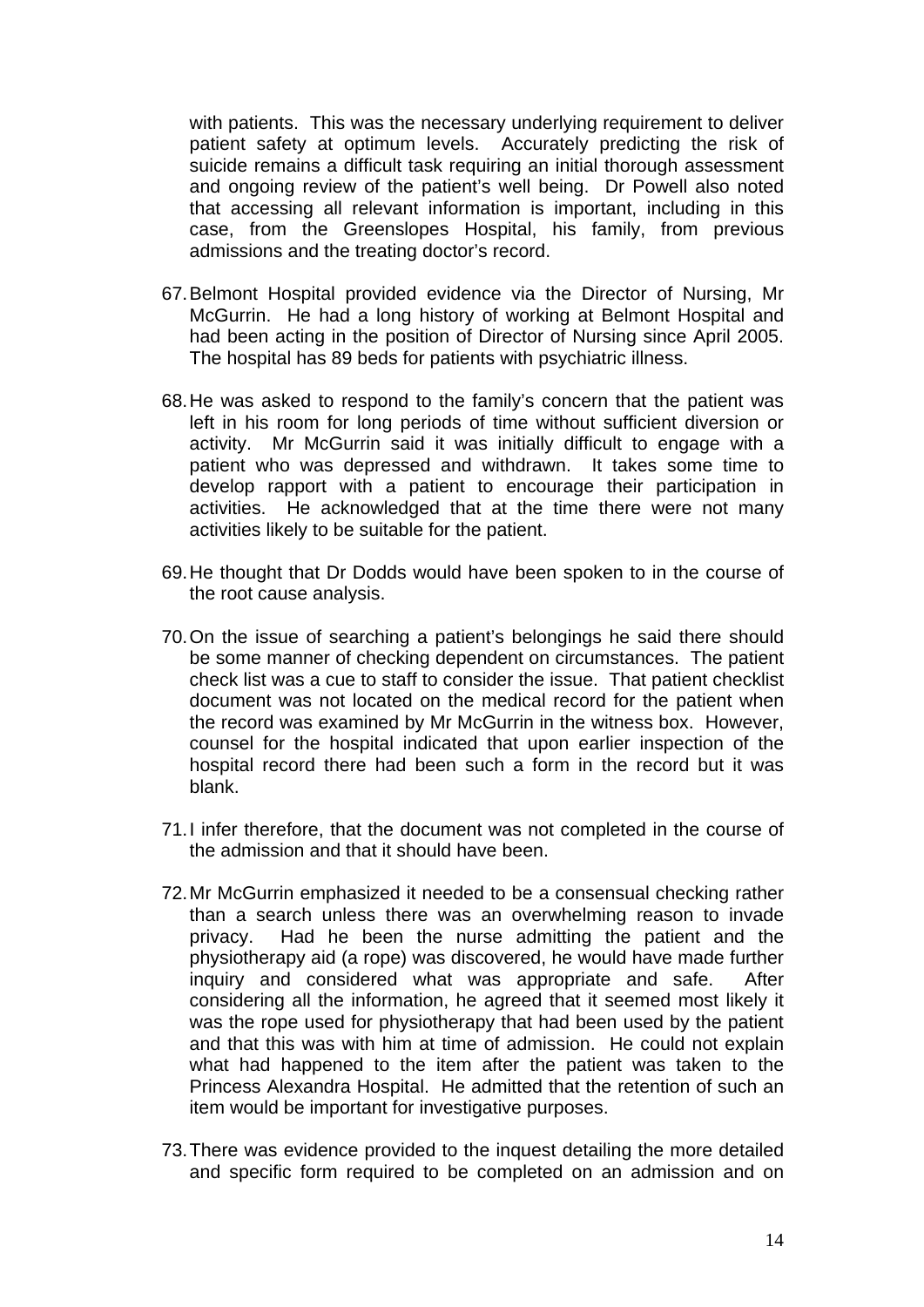further assessment of the patient. There were particular cues provided to ensure more thorough documentation was available on file for the management of a patient's care. The transcript details these matters.

74. I am satisfied on the basis of those documents that the hospital has reviewed admission and assessment procedures and improved these areas. Audit of compliance is of course, necessary particularly where nursing staff can be supplied by agencies and may not have accessed initial training on new procedures. The documents also are more specific regarding checking of a patient's belongings, using the language;

*"Check belongings and remove any potential items of self harm."* 

75. The hospital had undergone an audit of shower rails and since July 2005, another hanging point audit was undertaken. It is incumbent on the hospital to take action on such audits given their specific patient clientele.

#### *Family concerns*

- 76. The family voiced their concerns through the evidence of the patient's daughter and finally, through his son-in-law. I will summarize some of the issues raised. The family were concerned that there was no minimum standard of care across public and private mental health care facilities.
- 77. They were concerned that the patient had not been properly assessed because they considered that information available from family members and from Greenslopes Hospital had not been obtained or was not sufficiently documented. They expressed the view often voiced in similar inquests that family members can help with vital information and should be kept informed to assist in appropriate treatment.
- 78. There was also some concern over communication between the psychiatrist and hospital staff and a lack of clarity about whose responsibility and role it was at various times to make decisions. Their expectation was that patients would necessarily be subject to search upon admission. They were aware that the first week of admission was a time of elevated risk and that the hospital should broaden its efforts to assist patients. Fixed televisions and radios in every room might assist, as well as a broader range of activities. They also raised the possibility of appropriate camera surveillance could assist nurses in maintaining safety of patients.
- 79. Their emphasis was on a minimum standard of care, on issues of accountability, documentation and communication.

#### *Pursuant to s45 Corners Act 2003 the formal findings of this inquest are;*

80. The patient died in the Princess Alexandra Hospital on 23 July 2005.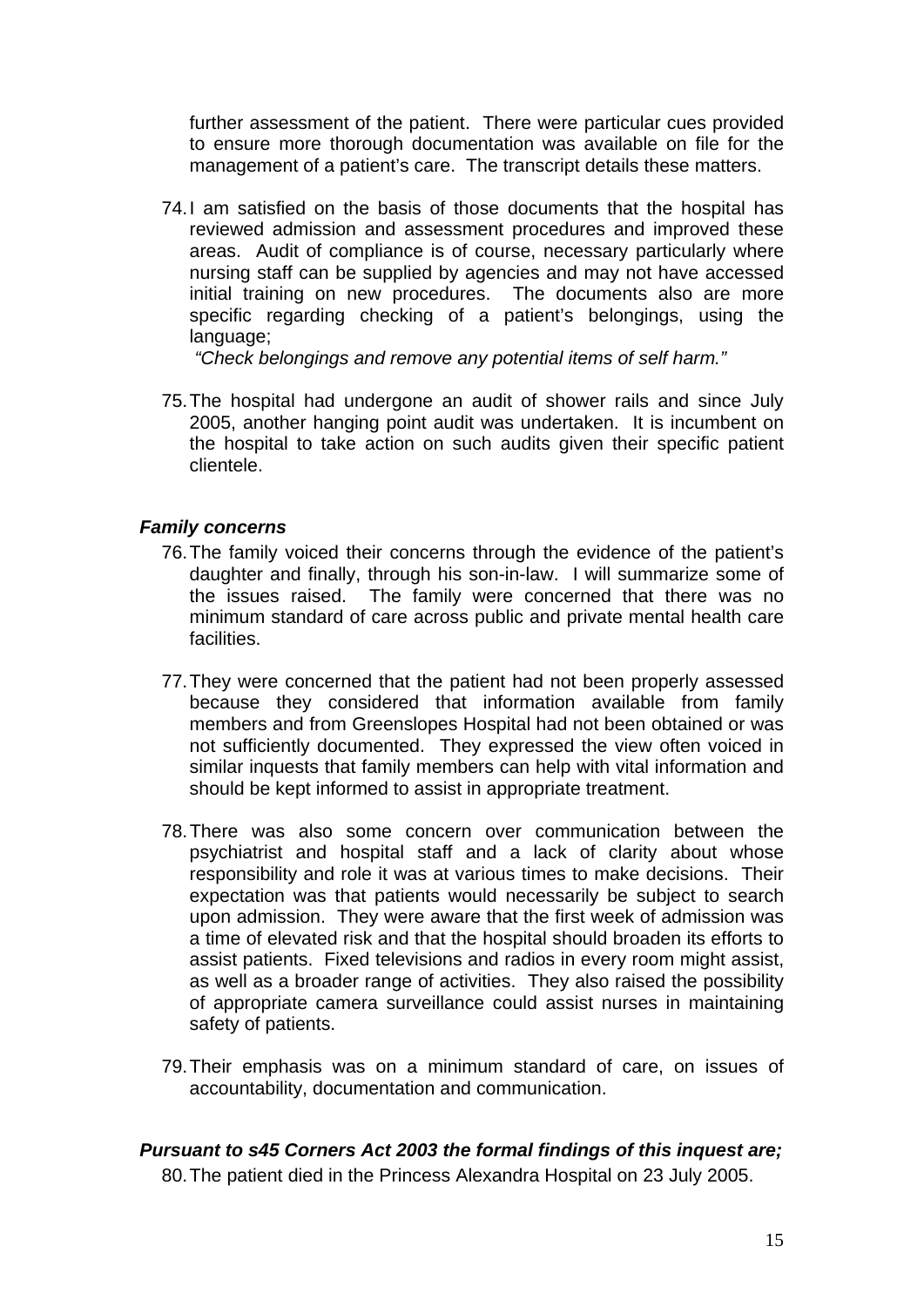- 81. The cause of death was hypoxic brain injury due to hanging.
- 82. The patient was suffering severe depression and had been admitted to Belmont Hospital from Greenslopes Hospital on 18 July 2005. These admissions followed an episode of overdose of medication. It was not definitively clarified whether or not the overdose was inadvertent or an attempt at suicide. It was for this reason that he was admitted to Belmont Hospital under the care of his existing psychiatrist, Dr Dodds for assessment and treatment.
- 83. Electro convulsive therapy was considered but discounted as unsuitable due to his physical condition after recent shoulder surgery. Medication was reviewed, re-instated and extended. Observations were ordered. On 20 July 2005, Dr Dodds suspected that the patient may be harbouring thoughts of suicide although this was denied by him. Dr Dodds documented his concern to alert nursing staff to observe the patient and warned against early discharge, indicating that family should be warned of possible risk if an early discharge was insisted upon. There were no grounds to detain him against his will. The frequency of observation was not increased and remained hourly. On 21 July, the patient left the hospital with family members on day leave and returned in the evening without any adverse event.
- 84. At about 5.10am on 22 July 2005, the patient was discovered unconscious hanging from the shower rail in the ensuite. A rope that had been in his possession on his admission to hospital had been used by him. The rope was for the purpose of physiotherapy rehabilitation after shoulder surgery. He was resuscitated and transferred to Princes Alexandra Hospital. He died the next day.

#### *Comments pursuant to s46 Coroners Act*

- 85. Theses comments are made where consideration might be given to prevent a death occurring in similar circumstances.
- 86. They also acknowledge the issues raised by the family.
- 87. Through the course of the inquest the hospital has acknowledged that they have made various changes to policy and procedure after reviewing the course of the patient's admission via the root cause analysis. I have already referred to these matters and commented that feedback to provide an opportunity for reflection and learning needs to occur to all who were involved in the patient's admission. Then of course, changes need to be considered, training and resources provided and compliance measured via audit. These measures should alert administration of any need for further discussion or training to ensure that checklists have been completed.
- 88. The hospital has responded to concerns about the physical environment and reviewed shower rails. Their counsel also acknowledged a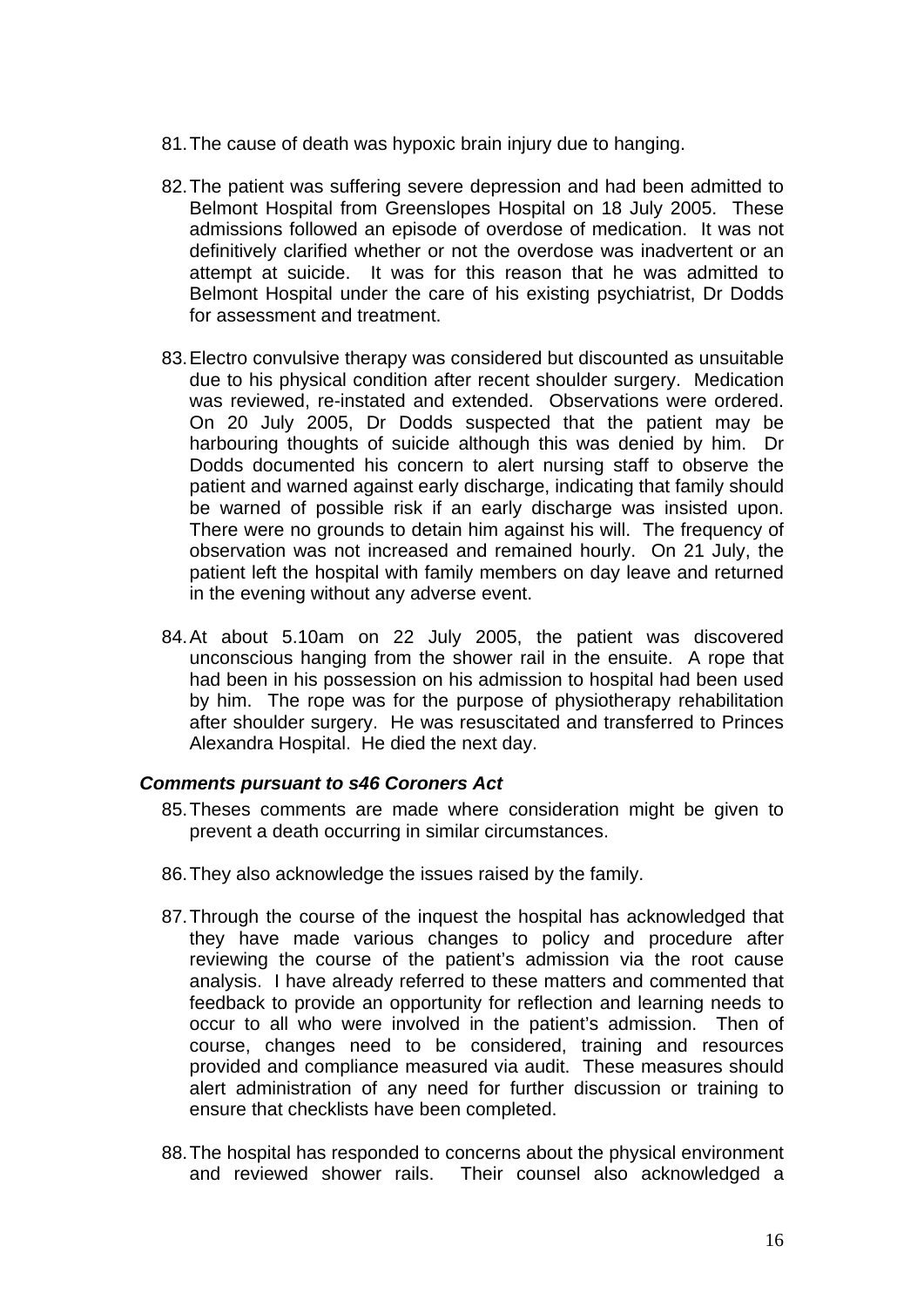willingness to further consider audit for any hanging points. I am aware from another inquest that the hospital is also open to consideration of cameras in such areas as hallways. Clearly, there are concerns with any further intrusion into a person's privacy beyond this possibility.

- 89. At inquests there are always issues arising from limited communication and this was highlighted here where there was an imperfect understanding between a doctor and nurses about what should occur as a result of the doctor's heightened concern that the patient might be harbouring thoughts of suicide. The hospital record is the primary tool for communication between a variable team and it is vital that it be maintained in a timely, detailed and accurate manner to enable proper care to be provided.
- 90. There is also a greater demand placed on medical personnel to communicate with family members where a person is suffering from mental illness and may be at risk of suicide. Those closest to a patient are invaluable sources of information. No doubt a doctor is placed in a difficult position in discussing a patient's private treatment and there must be due regard to the constraints on this. Where there is an extended family group, it is not unreasonable for a doctor to limit communication to the next of kin or person deemed the most appropriate. There has been an acknowledgment here that the doctor's heightened concern for that patient was not communicated to his family.
- 91. A submission was made that the blank checklist does not mean the check of belongings was not made. I find it highly unlikely that had there been a check of the patient's belongings on admission that further inquiry and removal for safekeeping would not have occurred. There is no evidence of knowledge of the existence of the rope by staff members prior to 22 July. I conclude on all the information (including from the patient's daughter) that the rope was brought in with his belongings as a physiotherapy aid for his shoulder recovery. I infer that its presence was not known to staff prior to 22 July. I find it highly unlikely that had such an item been discovered it would have remained with a patient who had been admitted for assessment and observation after a suspected suicide attempt.
- 92. Proper care is of course far more than completion of set procedures which are merely tools to prompt and document good clinical care. Looking after those with a mental illness remains an enormous challenge, particularly if the illness is longstanding.
- 93. There was no fundamental criticism of Dr Dodds' diagnosis and regime of care. When the patient was re-admitted a short time after a recent admission and after a possible suicide attempt, he considered the efficacy of electric shock treatment. This was precluded by the patient's shoulder. He therefore adjusted the medication and continued his care and observation in hospital. He clearly did not consider that the patient was well enough to be discharged.